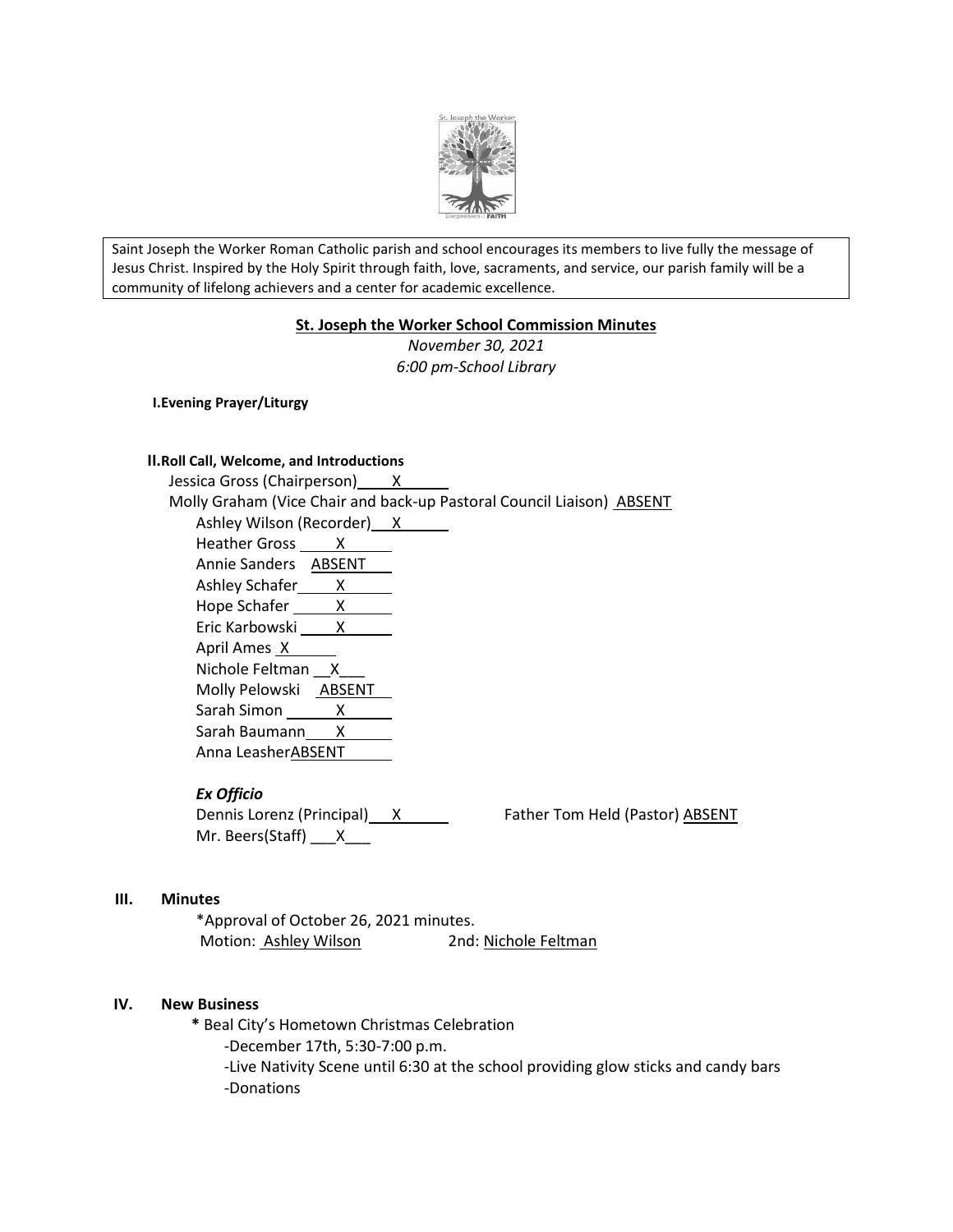**\***Preschool

-Father Tom looking into starting a preschool -Need to look into state regulations which are different for the school regulations

# **V. Old Business**

\*Review by-laws

-Bi-laws were emailed to review and go over next meeting -Review teacher bonuses/make evaluation sheet

-Jessica will talk to Treasurer (Matt Brickner) about teacher bonus fund

-Mr. Lorenz going to council meeting to get more information and to discuss committee's plan

\*Accreditation Status - Review Benchmark Standards 4.1 and 4.3

\*COVID update

-Will follow any updates as needed from Beal City Public School -Shut down 4th grade for 5 days due to 2 positive cases

## **VI. Committee Reports – Introduction of committees and purpose**

\**Enrollment Committee-(Lori Brickner) -Will discuss in February meeting*

\**Auction Committee-(Members: Amanda Gross)*

**-**Auction date April 29th 2022

**-** Need classroom Silent Auction projects/volunteers

-Auctioneer confirmed

**-**Planning on in person

\**School Climate Committee-(Members:\_\_\_\_\_\_\_\_\_\_\_\_\_\_\_\_\_\_\_\_)*

# **Teacher Bonus/Evaluation Survey**

-Survey Monkey or google form will be used by parent to evaluate teachers

-Mr. Lorenz working on evaluations. Questions will be due in March

\**Christian Values Committee*-*Will roll any issue from this committee into School Climate if needed.*

\**Marketing Committee- (Members: Annie Sanders)* - Molly is working on new video

\**Special Events Committee-(Members: Heather Gross, Jessica Gross, Sarah Baumann, Katie Block, Korin Weber)*

> *-Script gift cards or donations for teacher Christmas gifts after Advent Program -5th grade participating in welcoming and Thank you at Advent Program -Planning on selling 50/50 tickets after mass*